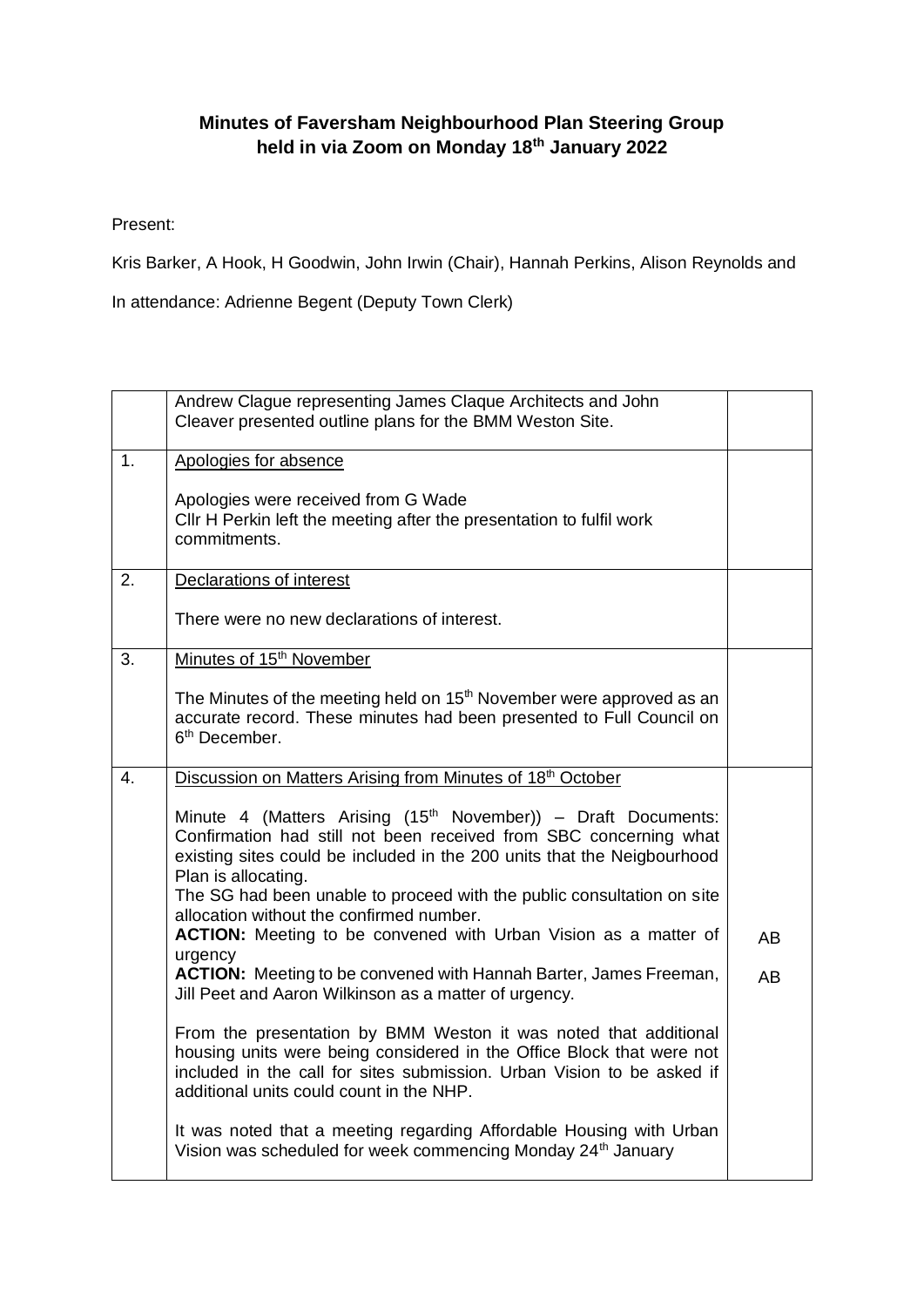| 5  | <b>Critical Junctions</b>                                                                                                                                                                                                                                                                                                                                                                                                                                                                                                                                                                                                                                                                                                                                                                                                                                                                                                                         |    |
|----|---------------------------------------------------------------------------------------------------------------------------------------------------------------------------------------------------------------------------------------------------------------------------------------------------------------------------------------------------------------------------------------------------------------------------------------------------------------------------------------------------------------------------------------------------------------------------------------------------------------------------------------------------------------------------------------------------------------------------------------------------------------------------------------------------------------------------------------------------------------------------------------------------------------------------------------------------|----|
|    | Draft Policy FAV06 had been discussed at the meeting on 15 <sup>th</sup> November<br>and the suggested list had been shared with Ward Councillors and Chris<br>Wright who had been asked to submit further junctions for consideration.<br>The list was amended to include nominations:                                                                                                                                                                                                                                                                                                                                                                                                                                                                                                                                                                                                                                                           |    |
|    | Abbeyfields & Whitstable Road<br>1<br>2 Crossroad of East Street, East Street, Crescent Road and<br>Newton Road<br>Quay Lane (both ends)<br>3 <sup>1</sup><br>4 Lower West Street and South Road<br>Love Lane & Canterbury Road (A2)<br>5<br>Love Lane, Whitstable Road & Graveney Road<br>6<br>7 Ospringe Street and Water Lane (AQMA)<br>8 Ashford Road (A251) & Canterbury Road (A2)<br>9 The Mall (B2041) & London/Canterbury Road (A2)<br>10 Ospringe Street & A2 at Grove Place (AQMA)<br>11 Ospringe Street & Ospringe Road (AQMA)<br>12 Salters Lane & Canterbury Road (A2)<br>13 Selling Road & Canterbury Road (A2)<br>14 Brogdale Road & London Road (A2)<br>15 Dark Hill, Davington Hill, Stonebridge Way & Curtis Way<br>16 Fielding Street and South Road<br>17 East Street and St Johns Road<br>18 Forbes Road & Athelstan Road<br>19 Forbes Road & Briton Road<br>20 Whitstable Road & Cyprus Road<br>21 Bridge Road & North Lane |    |
|    | <b>ACTION:</b> The Updated list to be sent to Urban Vision for inclusion in<br>policy.                                                                                                                                                                                                                                                                                                                                                                                                                                                                                                                                                                                                                                                                                                                                                                                                                                                            | AB |
| 6. | <b>Brownfield Sites</b>                                                                                                                                                                                                                                                                                                                                                                                                                                                                                                                                                                                                                                                                                                                                                                                                                                                                                                                           |    |
|    | CIIr H Perkin had left the meeting before providing an update of funding                                                                                                                                                                                                                                                                                                                                                                                                                                                                                                                                                                                                                                                                                                                                                                                                                                                                          |    |
|    | opportunities.<br><b>ACTION:</b> HP to be asked to circulate any information gathered from SBC<br>officers outside of the meeting.                                                                                                                                                                                                                                                                                                                                                                                                                                                                                                                                                                                                                                                                                                                                                                                                                | AB |
|    | <b>Private Session</b>                                                                                                                                                                                                                                                                                                                                                                                                                                                                                                                                                                                                                                                                                                                                                                                                                                                                                                                            |    |
|    | The meeting moved into Private Session to resolve that under the Public<br>Bodies (Admission to Meetings) Act 1960, the public and representatives<br>of the press and broadcast media be excluded from the meeting during<br>the consideration of the following items of business as publicity would be<br>prejudicial to the public interest because of the commercially sensitive<br>nature of the business to be transacted.                                                                                                                                                                                                                                                                                                                                                                                                                                                                                                                  |    |
| 7. | <b>Communication Plan</b>                                                                                                                                                                                                                                                                                                                                                                                                                                                                                                                                                                                                                                                                                                                                                                                                                                                                                                                         |    |
|    | It had been resolved at the December meeting of Town Council that<br>Breakthrough Communications should be engaged to provide<br>communication support through to the referendum.                                                                                                                                                                                                                                                                                                                                                                                                                                                                                                                                                                                                                                                                                                                                                                 |    |